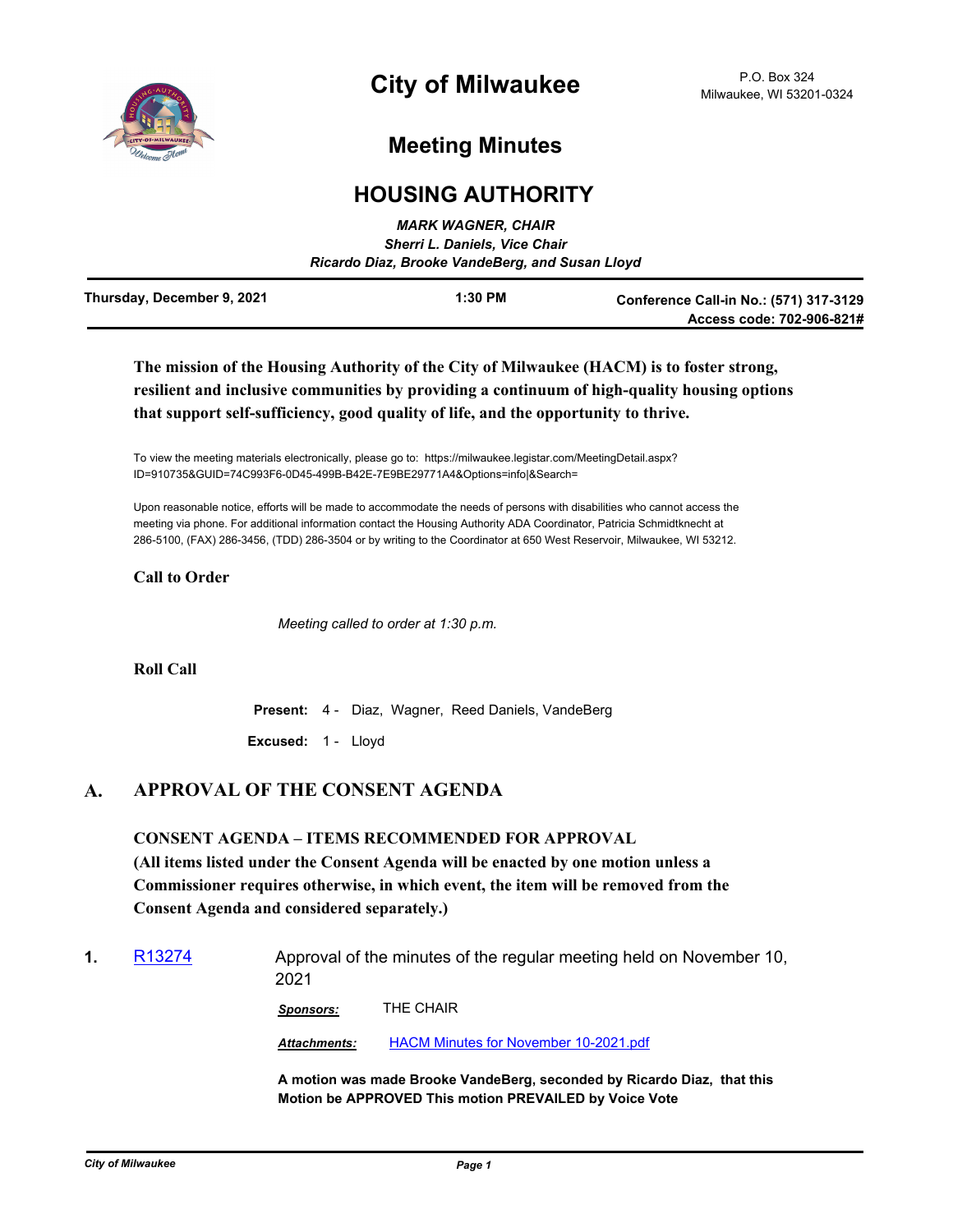| 2.                                      | R <sub>13275</sub> | Approval of the minutes of the special meeting held on November 29,<br>2021                                                                                                                |  |
|-----------------------------------------|--------------------|--------------------------------------------------------------------------------------------------------------------------------------------------------------------------------------------|--|
|                                         |                    | THE CHAIR<br><u>Sponsors:</u>                                                                                                                                                              |  |
|                                         |                    | <b>HACM Minutes - Special Mtg November 29-2021.pdf</b><br>Attachments:                                                                                                                     |  |
|                                         |                    | A motion was made by Brooke VandeBerg, seconded by Ricardo Diaz, that<br>this Motion be APPROVED. This motion PREVAILED by the following vote:                                             |  |
|                                         |                    | Aye: 4 - Reed Daniels, Diaz, Wagner, and VandeBerg                                                                                                                                         |  |
|                                         |                    | No: 0                                                                                                                                                                                      |  |
|                                         |                    | Excused: 1 - Lloyd                                                                                                                                                                         |  |
| 3.                                      | R <sub>13276</sub> | Motion to approve the proposed 2022 schedule for the Board of<br>Commissioners of the Housing Authority of the City of Milwaukee                                                           |  |
|                                         |                    | THE CHAIR<br><u>Sponsors:</u>                                                                                                                                                              |  |
|                                         |                    | 2022 HACM Board Schedule - Tentative.pdf<br><b>Attachments:</b>                                                                                                                            |  |
|                                         |                    | A motion was made by Brooke VandeBerg, seconded by Ricardo Diaz, that<br>this Motion be APPROVED. This motion PREVAILED by the following vote:                                             |  |
|                                         |                    | Aye: 4 - Reed Daniels, Diaz, Wagner, and VandeBerg                                                                                                                                         |  |
|                                         |                    | No: 0                                                                                                                                                                                      |  |
|                                         |                    | Excused: 1 - Lloyd                                                                                                                                                                         |  |
| 4.                                      | R <sub>13277</sub> | Resolution approving the submission of a Tax Credit Application to the<br>Wisconsin Housing and Economic Development Authority for Highland<br>Park and Mixed Finance Development Proposal |  |
|                                         |                    | THE CHAIR<br>Sponsors:                                                                                                                                                                     |  |
|                                         |                    | A motion was made by Brooke VandeBerg, seconded by Ricardo Diaz, that<br>this Housing Authority Resolution be ADOPTED. This motion PREVAILED by the<br>following vote:                     |  |
|                                         |                    | Aye: 4 - Reed Daniels, Diaz, Wagner, and VandeBerg                                                                                                                                         |  |
|                                         |                    | <b>No: 0</b>                                                                                                                                                                               |  |
|                                         |                    | Excused: 1 - Lloyd                                                                                                                                                                         |  |
| R <sub>13278</sub><br>5.<br>(CARES) Act |                    | Resolution approving the adoption of temporary policy waivers as<br>allowed under the Coronavirus Aid, Relief, and Economic Security                                                       |  |
|                                         |                    | THE CHAIR<br>Sponsors:                                                                                                                                                                     |  |
|                                         |                    | <b>HACM Waivers re CARES Act 05-04-21.pdf</b><br>Attachments:                                                                                                                              |  |

**A motion was made by Brooke VandeBerg, seconded by Ricardo Diaz, that**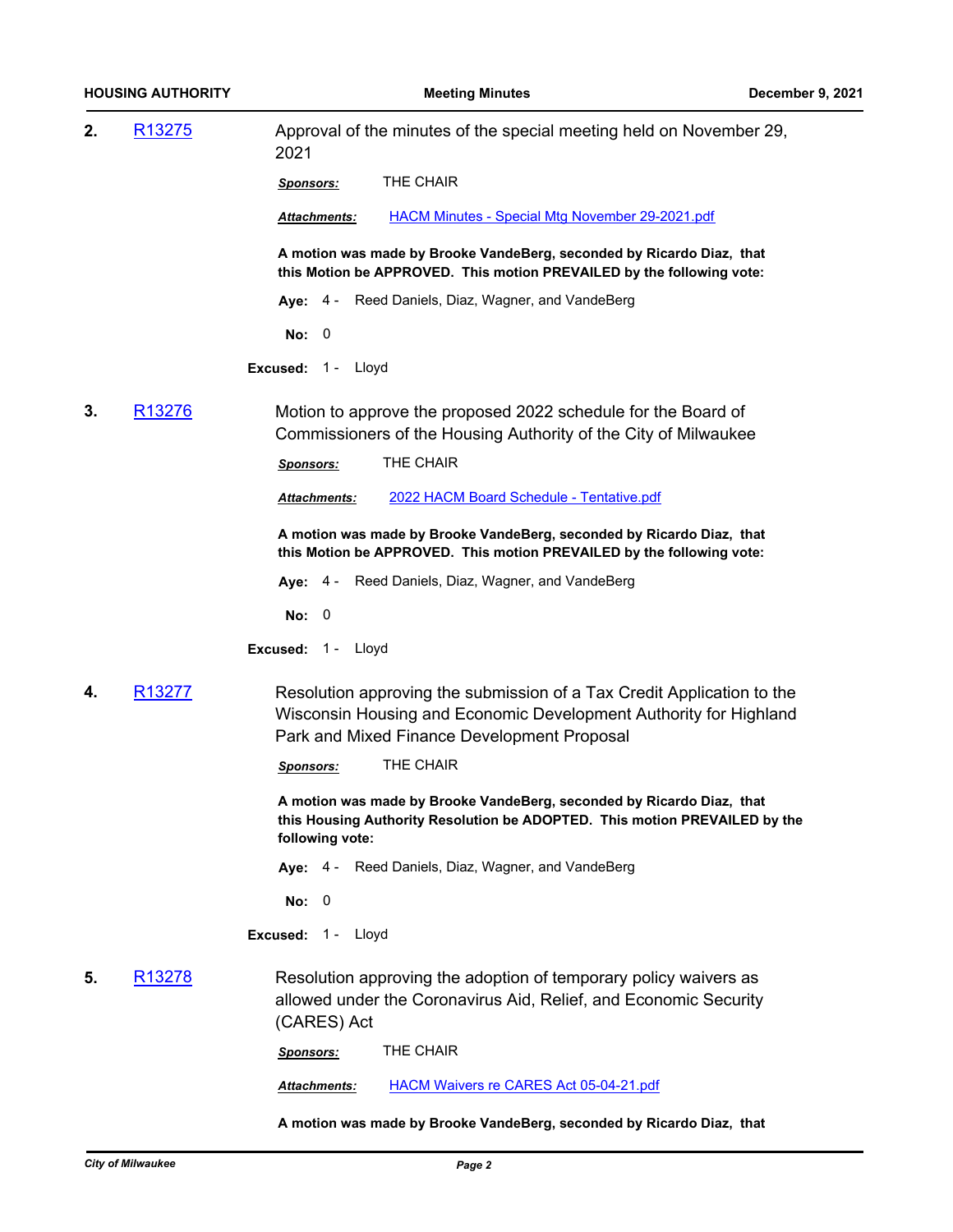**this Housing Authority Resolution be ADOPTED. This motion PREVAILED by the following vote:**

**Aye:** 4 - Reed Daniels, Diaz, Wagner, and VandeBerg

**No:** 0

**Excused:** 1 - Lloyd

#### **B. REPORTS AND DISCUSSION ITEMS**

**1.** [R13279](http://milwaukee.legistar.com/gateway.aspx?m=l&id=/matter.aspx?key=60870) Resolution approving HACM's 2022 Fiscal Operating Budgets that include the Consolidated Budget, the Central Office Cost Center, the Section 8 Housing Choice Voucher Program, the Berryland, Northlawn and Southlawn (unsubsidized affordable housing) developments, the Public Housing Program and the Affordable (Mixed Finance) Tax Credit (LLC)

> The Secretary-Executive Director is required to submit an annual operating budget for approval by the Board

| Sponsors:           | THE CHAIR                                                       |  |
|---------------------|-----------------------------------------------------------------|--|
| <b>Attachments:</b> | <b>Budget 2022 Summaries.pdf</b>                                |  |
|                     | Budget 2022 Consolidated Budget orange.pdf                      |  |
|                     | Budget 2022 Central Office - COCC Operating Budget-pink.pdf     |  |
|                     | Budget 2022 Section 8 Rent Assistance Operating Budget blue.pdf |  |
|                     | Budget 2022 Unsubsidized Hsg of 2022 BNS Budget yellow.pdf      |  |
|                     | Budget 2022 Public Housing Site Budgets - white.pdf             |  |
|                     | Budget 2022 LLC by Developments green.pdf                       |  |

*Fernando Aniban, HACM's Chief Financial Officer, Kaylin Nuss, HACM's Asset Director and Pamela Watson, HACM's Senior Financial Analyst presented the 2022 Fiscal Operating Budgets, summarizing the documents included with the agenda.*

*Commissioners discussed the Authority's portfolio and properties that have transitioned their management over to HACM.*

**A motion was made by Sherri Reed Daniels, seconded by Brooke VandeBerg, that this Housing Authority Resolution be ADOPTED. This motion PREVAILED by the following vote:**

**Aye:** 3 - Reed Daniels, Wagner, and VandeBerg

**No:** 0

**Excused:** 1 - Lloyd

**Abstain:** 1 - Diaz

**2.** [R13280](http://milwaukee.legistar.com/gateway.aspx?m=l&id=/matter.aspx?key=60871) Report from the Acting Secretary-Executive Director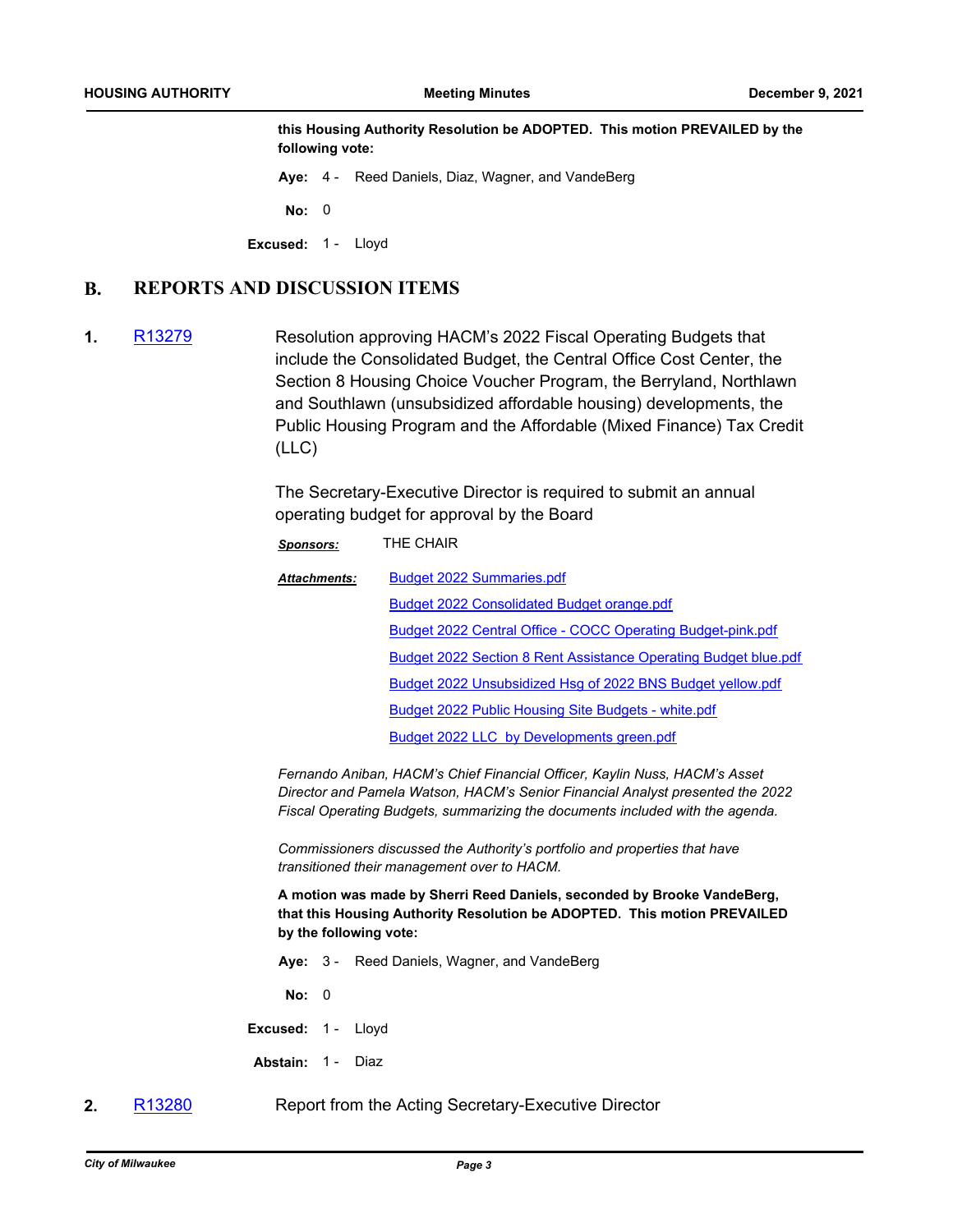*Sponsors:* THE CHAIR

[Recovery Plan Monthly Update.pdf](http://Milwaukee.legistar.com/gateway.aspx?M=F&ID=f3c1f142-6925-417c-989c-fa2b4f91ad4a.pdf) [Make Your Money Talk 2021 Graduation.pdf](http://Milwaukee.legistar.com/gateway.aspx?M=F&ID=05634dc1-01ba-4db5-aa2e-95e1b82d09d4.pdf) *Attachments:*

*Willie Hines, HACM's Acting Executive Director directed the Board to look over the attached items and if they had any questions or concerns, were at liberty to contact him.*

**The Board may receive a motion to convene in closed session in [MEETING ROOM] on the above items, pursuant to Section 19.85 (1)(c) Wis. Stats. to consider employment, promotion, compensation or performance evaluation data of any public employee over whom the Board has jurisdiction or exercises responsibility, pursuant to Section 19.85 (1)(f) Wis. Stats. to consider financial, medical, social or personal histories of specific candidates for employment which, if discussed in public, would be likely to have a substantial adverse effect upon the reputation of any person referred to in such histories, or pursuant to Section 19.85(1)(g) Wis. Stats. to confer with a representative of the City Attorney's Office who will render oral or written advice concerning strategy to be adopted by the Board with respect to litigation in which it is or is likely to become involved. This is in consideration for employee medical leave. The Board may then reconvene in open session concerning any such item following the closed session. 3.**

> *Vice Chair Daniels made a motion to convene to closed session at 2:00p.m. Commissioner VandeBerg seconded the motion. There being no objections, the motion carried.*

*Chair Wagner convened the Housing Authority in closed session pursuant to Section 19.85 (1)(c) Wis. Stats. to consider employment, promotion, compensation or performance evaluation data of any public employee over whom the Board has jurisdiction or exercises responsibility, pursuant to Section 19.85 (1)(f) Wis. Stats. to consider financial, medical, social or personal histories of specific candidates for employment which, if discussed in public, would be likely to have a substantial adverse effect upon the reputation of any person referred to in such histories, or pursuant to Section 19.85(1)(g) Wis. Stats. to confer with a representative of the City Attorney's Office who will render oral or written advice concerning strategy to be adopted by the Board with respect to litigation in which it is or is likely to become involved. This is in consideration for employee medical leave. The Board may then reconvene in open session concerning any such item following the Closed Session.*

#### **Adjournment**

*There being no further business, the Chair adjourned the meeting at 3:00 p.m. with the consent of the other Commissioners in attendance*

Upon reasonable notice, efforts will be made to accommodate the needs of persons with disabilities through sign language interpreters or auxiliary aids. For additional information or to request this service, contact the Housing Authority ADA Coordinator, Patricia Schmidtknecht at 286-5100, (FAX) 286-3456, (TDD) 286-3504 or by writing to the Coordinator at 650 West Reservoir, Milwaukee, WI 53212.